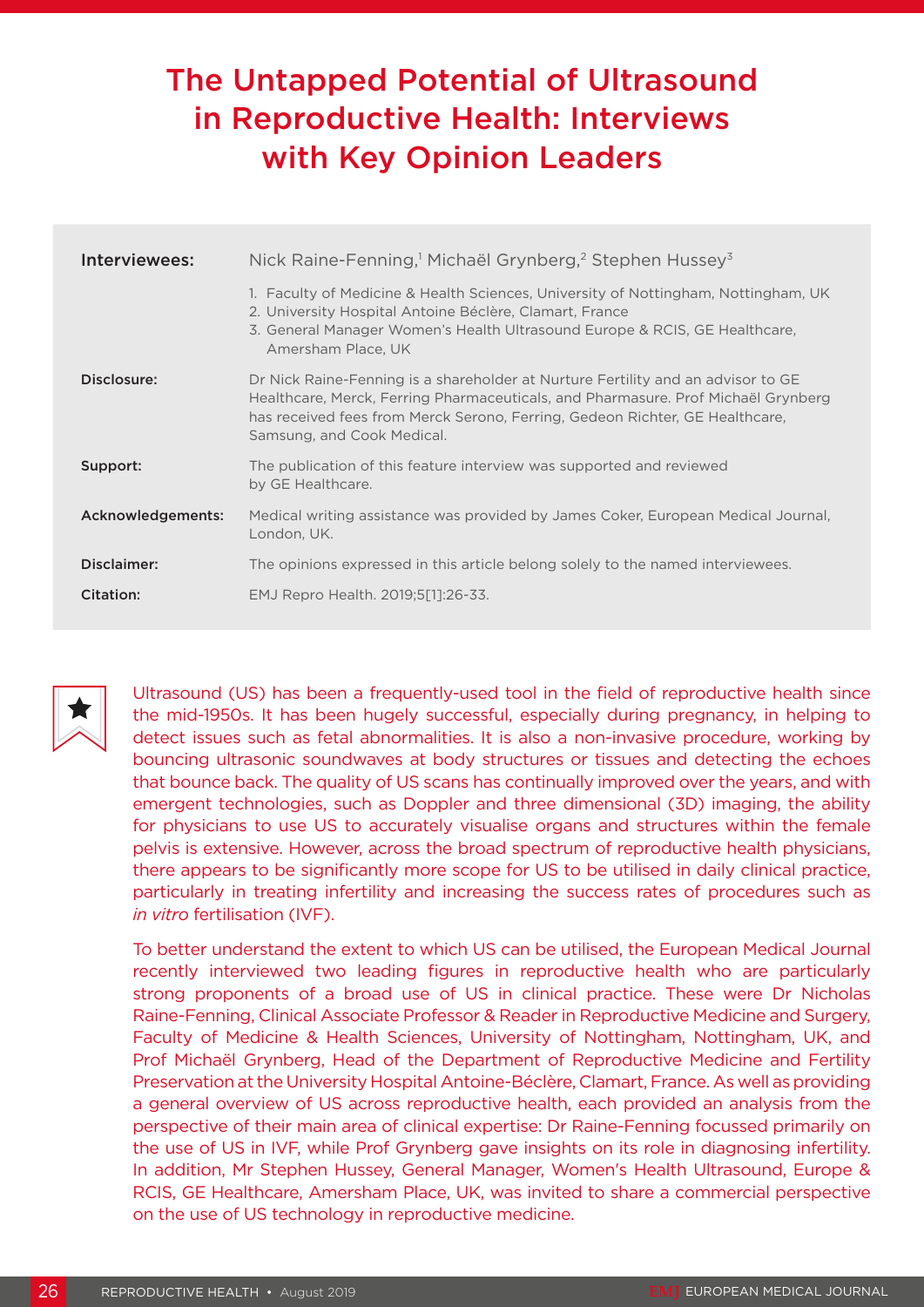### INTRODUCTION

The importance of ultrasound (US) technology to the working practices of reproductive health physicians is difficult to overstate. "It is not so much a benefit, more an absolute necessity," explained Dr Nicholas Raine-Fenning. "You could not practice reproductive medicine without US, it is a central part of everything we do every day: all patients have a scan as part of their fertility investigation to see if there is an underlying issue, as looking for pelvic pathologies, such as cysts, fibroids, polyps, uterine abnormalities, swollen tubes, or polycystic ovaries is crucial."

### *"It is not so much a benefit, more an absolute necessity. You could not practice reproductive medicine without US."*

Prof Michaël Grynberg strongly concurred with this assessment, appreciating the critical role that US has to play throughout the whole cycle of assessment and treatment that an infertile patient will typically undertake, stating: "It is probably one of the main ways a fertility expert can profile the assessment of female infertility. It is certainly important for us in helping diagnosis because it can directly locate the aetiology of the infertility." He added: "It is also important for planning the treatment strategy according to ovarian function because, from the results, we will be able to tell if a patient should be able to respond to the proposed fertility treatment which is primarily based around ovarian stimulation. It is important to measure and assess the ovarian response to our treatment."

Considering the technological advancements in US that have taken place in recent years, there is a great opportunity to enhance patient care in reproductive health, while at the same time improving efficiency and reducing costs if US is used more widely. Mr Stephen Hussey added: "There has been a great deal of investment in US technologies that, when combined with the correct training, can help improve diagnostic confidence and at the same time provide more patient comfort during examination." For instance, although there are no differences in patient preference for either procedure, hysterosalpingo contrast sonography (HyCoSy) is associated with

less pain<sup>1,2</sup> and is better tolerated when compared with using hysterosalpingography (HSG) to assess tubal patency.<sup>3</sup>

Despite this, the use of US is not as widespread as it could, or arguably should, be across this area of medicine. "If someone is seen in a general gynaecology or fertility clinic, they do not all get a scan," explained Dr Raine-Fenning. "Unless they have got an indication for a scan, such as pain, heavy bleeding, etc., they tend not to be scanned. Rather, they tend to just get a vaginal examination, which has less sensitivity and specificity. I think all reproductive medicine professionals specialising in *in vitro* fertilisation (IVF) realise this and so tend to do scans at a lower threshold than in general gynaecology. In general gynaecology, US is often used as a baseline scan to exclude pathology in women with signs and symptoms; it is not used much after that. In IVF, it has a much more functional role."

#### ULTRASOUND IN CLINICAL PRACTICE

Dr Raine-Fenning's practice is primarily focussed on IVF, an area of reproductive health in which US underpins all aspects of treatment. Dr Raine-Fenning detailed how this plays a fundamental role in his day-to-day clinical work: "Before a patient even comes into the IVF unit, we scan them; that means when I first see them for their initial consultation, I can talk to them about any pathology that we have seen and whether they need surgery. Then when they start treatment, it is monitored by daily US scan, which tells us how they are responding and whether changes need to be made to maximise response and therefore outcome."

It is this ability to accurately measure responses to treatment that Dr Raine-Fenning believes has had the most profound impact on the chances of a successful IVF treatment. "It has completely changed our practice, as we are able to dose more accurately and confidently," he confirmed. "Ensuring they are on the right dosage of drugs from Day 1 reduces under and over-response. And that has revolutionised everything for us because, previously, we gave drugs to people based on their age and follicle-stimulating hormone level, which is a far inferior way to predict response."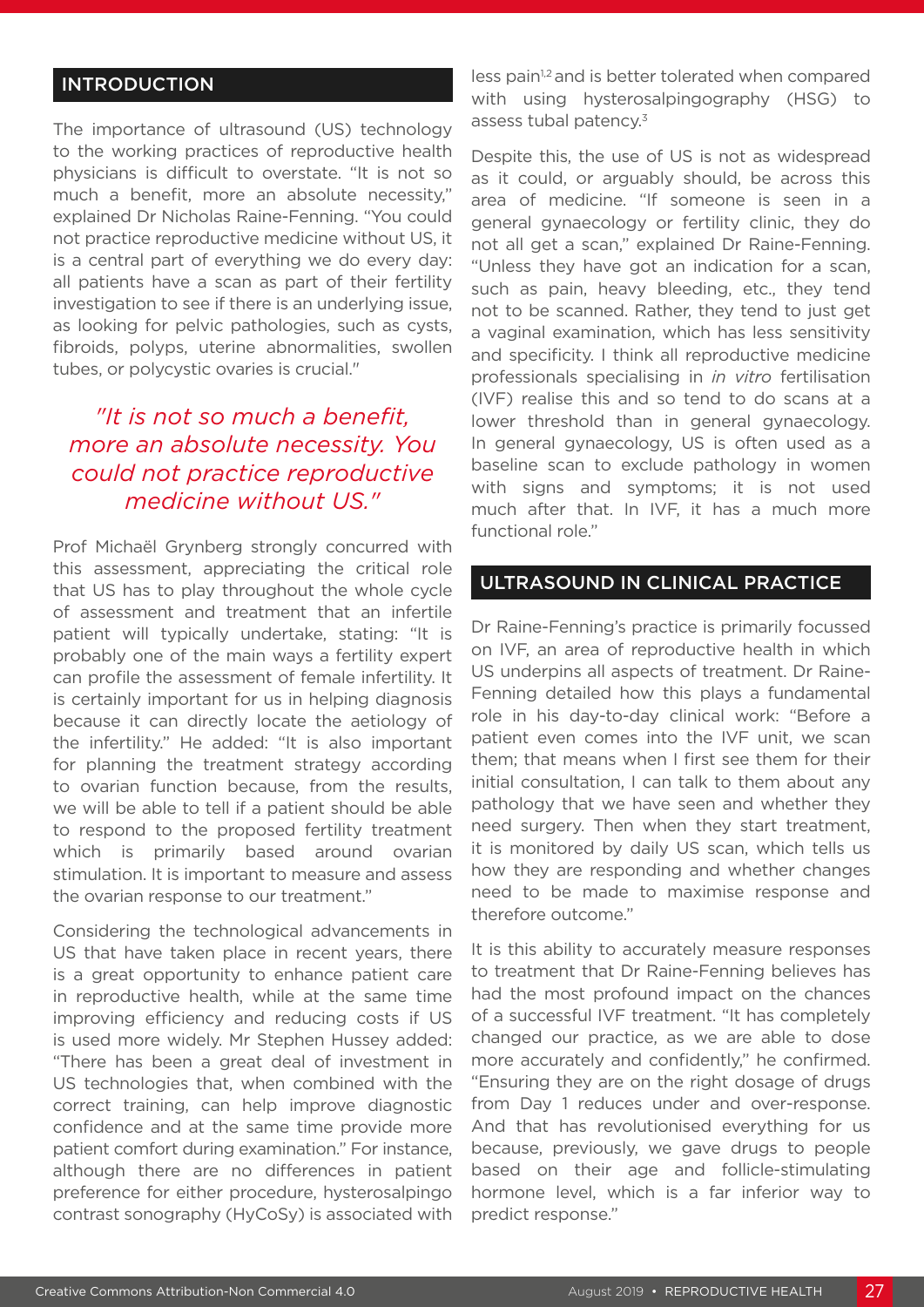At the Department of Reproductive Medicine, Hôpital Antoine Béclère, Prof Grynberg and his colleagues have likewise ensured that US is used to the fullest extent throughout the team, ensuring that everyone they work with, from gynaecologists to midwives, are trained to perform thorough US scans on patients which provide reliable results. He informed us that, as a result of this emphasis, there are between 80 and 100 US scans that take place in the hospital each day. The focus of US in this context is on helping the varying needs of patients with fertility problems. "We perform US to diagnose infertility and, in those fortunate to conceive, to check for pregnancy, but we also offer US to those patients thinking ahead who want to preserve their fertility," outlined Prof Grynberg.

### *"US is very helpful in enabling the physician to guide the patient to the best way of reaching the goal of fertility as quickly and as effectively as possible."*

In a similar fashion to the influence US has in Dr Raine-Fenning's team, at Prof Grynberg's department the results of an US scan will ultimately be the biggest factor in the type of treatment that is decided upon in a given case. "The decision in the end will be taken according to the patient's age, sperm results, tubal patency, and ovarian function. Both tube patency and ovarian function will be assessed by US scan," he elucidated. "For example, if you have a patient with a large number of eggs who is quite young, intrauterine insemination will be discussed as an option. And, for another young patient who has a low number of eggs and a low follicle count, they may be a direct candidate for IVF. So, US is very helpful in enabling the physician to guide the patient to the best way of reaching the goal of fertility as quickly and as effectively as possible."

It is US's ability to assess tubal patency that provides a pertinent example of how it can improve upon the kind of procedures that would otherwise be used. "Through using US we are able to assess tubal patency because we can use the US to monitor the flow of contrast media

injected through the cervix," said Prof Grynberg. The greater levels of safety and comfort patients have when US is used in this way compared with HSG examinations will be analysed later in this article.

Prof Grynberg then spoke about how US scans, which have improved in quality over the years, have been a major driver of improved outcomes at his clinical practice over the last 30 years. "We know we are more efficient in the diagnosis of infertility by better understanding the aetiology. And this leads to an overall improvement because it guides the physician in finding the best technique to offer to the patient, and probably provides the best method of measuring the efficiency of our treatments," he outlined. "This is the result of many changes in the laboratory, for sure, but it is also due to US enabling physicians to be more precise in deciding treatments for infertility and the monitoring of those treatments."

### TECHNOLOGICAL ADVANCEMENTS

As previously alluded to, advancements in US technology are increasing the benefits these machines offer to reproductive health physicians. In Dr Raine-Fenning's view, the most important aspect, above all others, is ensuring image and resolution is clear and of the highest possible quality: "Some US machines are quite poor. When you scan on a machine that has got less power driving it, it is so much harder. So, it is not just the availability of US, it is also the quality: it makes a massive difference."

Likewise, Prof Grynberg sees machine quality as vital; making careful selection on the US scan being used should therefore be taken heavily into consideration by physicians. He stated: "I think the US machine is extremely important because, depending on the type of machine, you are able to see things that you would not see in others. So, with high quality machines, operator dependence will be much lower. The quality of the machine makes all the difference."

#### Automated Measurements

Dr Raine-Fenning and Prof Grynberg also see the potential benefits that new technological features provide to specific aspects of the role US can play. One of these, automated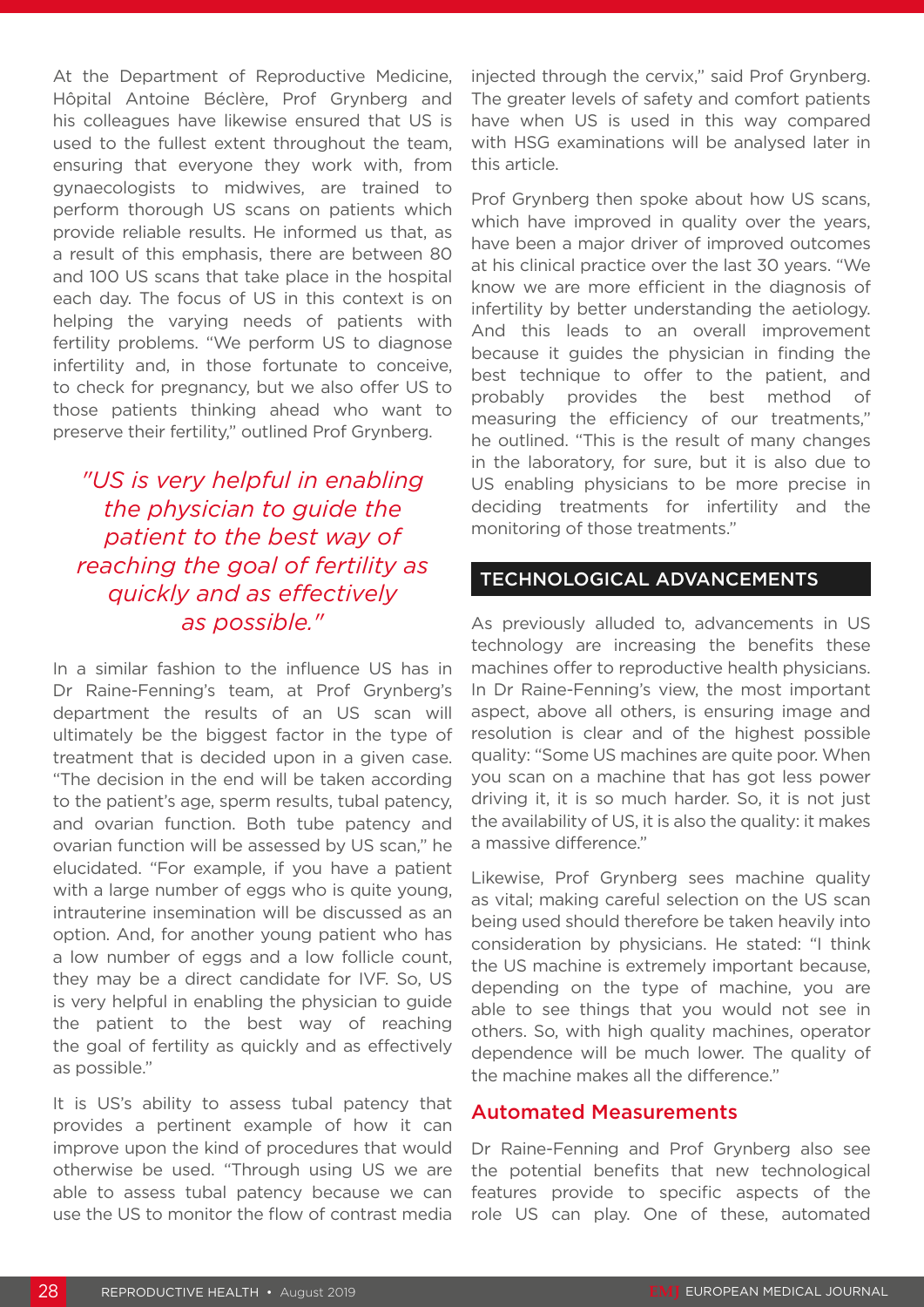measurements, has had a substantial impact for both of these experts, greatly enhancing their ability to count follicles. Dr Raine-Fenning said: "When it works, it is very good. Even though it is not exactly spot on in terms of accuracy, it is very good for reliability, because the beauty of automated US is that it does not count follicles twice; this really improves your ability to count. So, for an objective measure of the numbers, it is brilliant, but we still need to work on measurement of size and volume." Dr Raine-Fenning emphasised that good image quality is vital for this to occur.

Having an automatic measuring capability is also vital for the day-to-day work of Prof Grynberg. Again, machine quality is the defining factor in ensuring this capability works well. "We have a Voluson™ E8 [GE Healthcare, Illinois, USA] machine, which is one of the best for assessing infertility because we are able to get a very good picture of the ovaries, which allows us to have an automatic follicle count," he explained. "This follicle count is a key issue for us, both in planning for and follow-up of treatment."

Mr Hussey is similarly acutely aware of the impact this feature can have for physicians.<sup>4</sup> "Automated assessment tools, designed in collaboration with leading reproductive medicine specialists, can help enhance accuracy, improve independent user reproducibility, and shorten exam times. Such technologies are becoming increasingly important to help enhance the potential diagnosis, screening, and treatment success," he noted.

#### Three-Dimensional Technology

Another prominent feature that can be included with US machines is 3D technology, which provides more detail and images not possible with 2D. This has become a necessity for analysing the uterus, especially regarding the discovery and classification of uterine abnormalities. Prof Grynberg outlined how areas such as the uterine cavity cannot be viewed as extensively using a traditional 2D US. He went on to describe the ways in which 3D technology can be used to improve the reliability of automatic follicle counting, citing how the SonoAVC™ (GE Healthcare, Illinois, USA) follicle automatic counting model has substantially enhanced the measuring of ovarian follicles at his department: "When you do it with

the 2D, we know we probably miss some of these follicles because it is not possible to make sure we are assessing the whole ovary. But with 3D we can observe the whole ovary even while moving the probe from one place to another. And by using automatic counting with the SonoAVC, we know that with a 3D view all the fluid structures can be counted with reliability."

Dr Raine-Fenning is also a proponent of 3D being used in this manner; however, he believes that there is limited recognition of this among reproductive health physicians. "It is the gold standard and the only way to diagnose uterine abnormalities with confidence," he commented. "It helps with everything; if you are doing a measurement, then the spatial orientation is much better with 3D compared with 2D. It is not used in that way by most people; most use it for uterine abnormalities alone, but it is also a great way of viewing data and measuring as you have three reference points."

Mr Hussey also shared his experience of the benefits that a 3D view can provide to physicians: "3D US of the pelvis can be used routinely to diagnose uterine abnormalities as it enables unprecedented views of the uterus and endometrium in a coronal plane."5

### ENHANCING THE PATIENT EXPERIENCE

US scans in reproductive health are not just highly beneficial to clinicians; they can substantially improve the experience of patients in a clinic. There are several reasons for this. One is by reducing the need for invasive procedures such as manual vaginal examinations; another is that the more detailed information a physician can collect from US scans can allow them to better guide and explain to patients what their treatment options are, enhancing patient knowledge and thereby the role they can play in their own care.

To emphasise this point, and from his own personal experience, Dr Raine-Fenning has used US to correct misdiagnoses on a number of occasions: "We have lots of people who come from clinics and been told they might have a uterine abnormality but it is often unclear. We rarely have such disparity; we scan in 3D and can confidently tell a patient what their pathology is.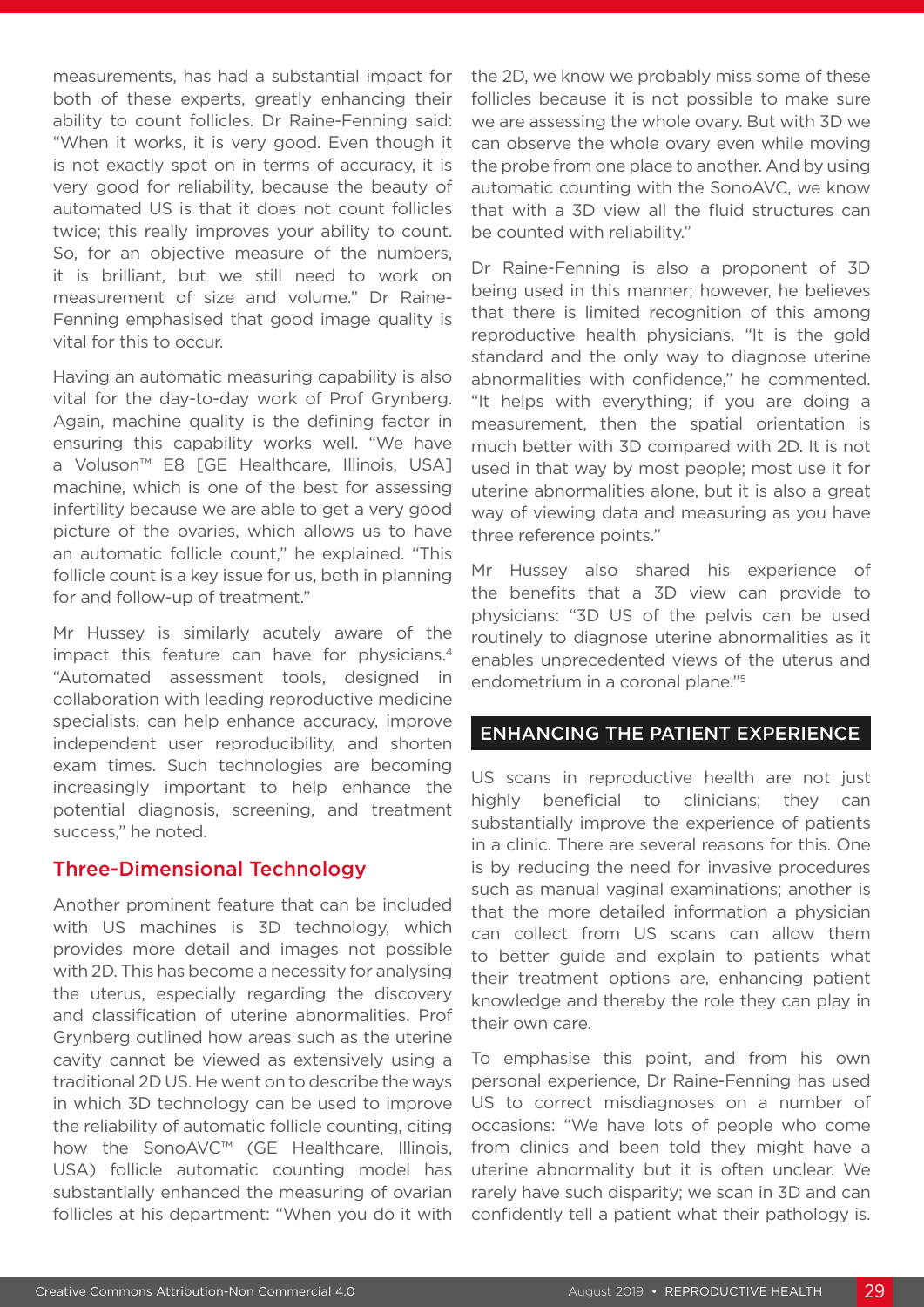

Figure 1: Example of a volume acquisition of the ovary using SonoAVC Follicle ™ - 3D volume technique that automatically counts and measures follicles.

Uterine anomalies can be diagnosed with 100% concordance and we can also subclassify the type removing any confusion. Patients appreciate this and leave with renewed confidence and complete understanding."

As alluded to earlier, analysing tubal patency is one area where using US can be far more beneficial to patients than a HSG X-ray examination. One reason for this is that it is much safer. "US techniques such as HyCoSy or hysterosalpingo-foam sonography, for example, can offer information on tubal patency without the harmful effects of radiation exposure necessary in HSG examinations," said Mr Hussey. Women undergoing HSG are exposed to pelvic radiation. The mean dose-area product (DAP) for a complete HSG examination is 2.05 Gy cm2. In comparison, the mean DAP for a single posterior–anterior chest X-ray examination is 0.09 Gy cm<sup>2,6</sup> In contrast, there is no exposure to radiation associated with HyCoSy and CAT.

As well as mitigating the need for radiation to be present, using US for the purpose of determining tubal patency can be a far less invasive, more comfortable, and less time-consuming process for the patient in comparison to HSG. "The HSG exam is difficult for the patient because it can be painful, so by using US and combining the administering of the foam gel, the procedure is definitely less invasive for the patient," commented Dr Grynberg. "In addition, it does not require any radiation exposure; these are all benefits for the patients and the physicians too because it allows us to have what we call a fertility 1-day check, where we assess the ovary, uterine cavity, and tube."

#### AWARENESS AND TRAINING

Despite the fact US can make such a profound impact on the work of clinicians, and indeed on the lives of patients, it is apparent that, particularly in certain areas of reproductive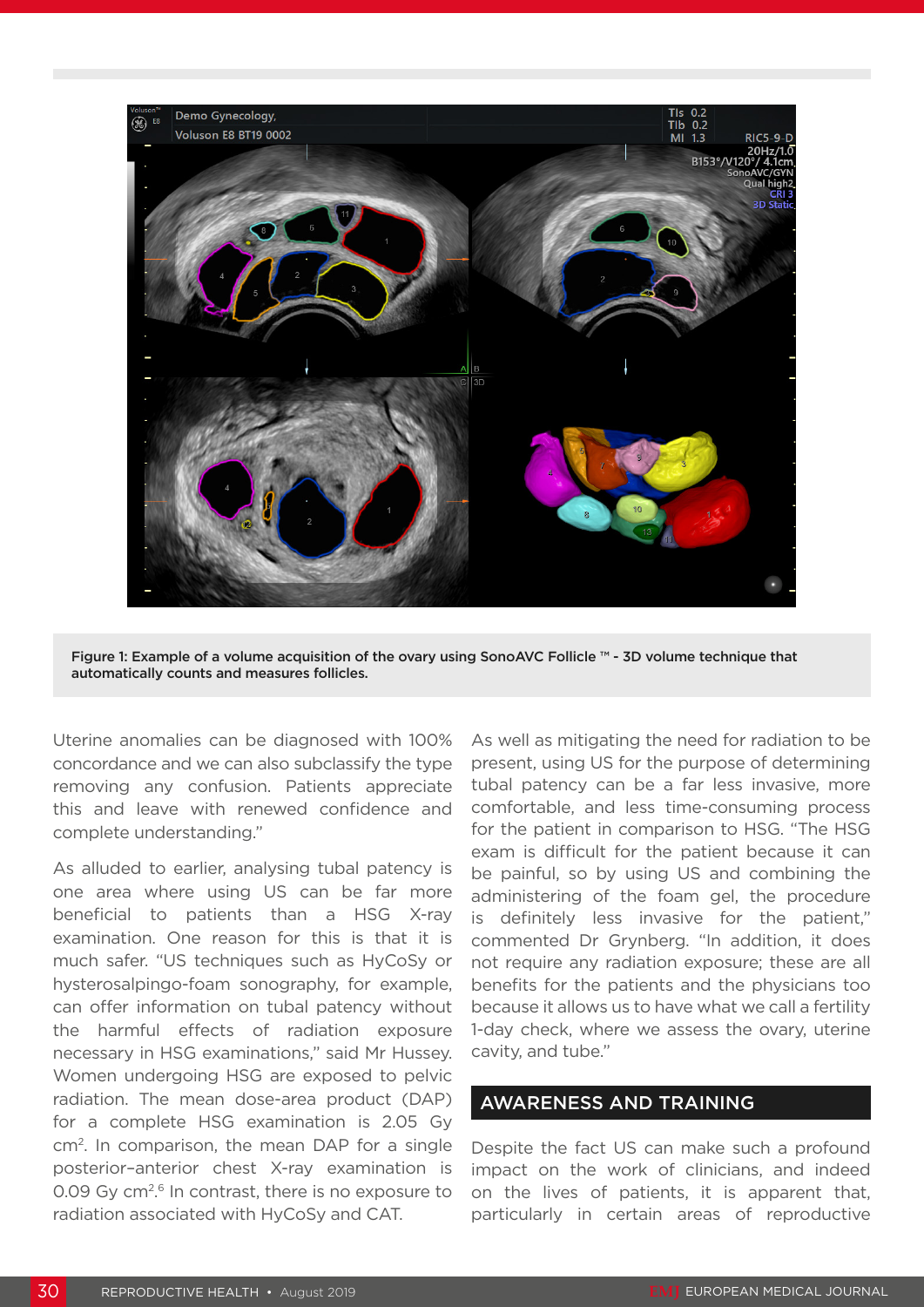medicine, it is not used to its full capacity, partly due to lack of awareness and partly due to lack of training. Dr Raine-Fenning outlined: "The training of obstetricians is engrained in US; every assessment they do is in US. But in gynaecology, for example, US does not seem to form a key part of training, so I think generally in gynaecology, the level of knowledge of US and its application is a lot poorer because there are so many people who are not brought up with scanning."

Drawing on his own experience of organising and teaching a 3D US scanning course, Dr Raine-Fenning has observed just how much room there is for the improvement of reproductive health specialists in terms of knowledge and skill in using US. "I have had doctors from all over the world come on my 3D course and they have all got potential to keep on learning," he commented. "Within a few hours I realise the standard level is quite low, and not just 3D US but basic 2D US as well. I think the machines are ahead of many of the users so training and standardisation in US is what is needed now. We simply must make the most of what we already have."

## *"We need to make sure that everybody is aware that US is probably the most important tool for the fertility worker."*

Ensuring that the understanding of the full potential of US, as well as extensive training in its use, is part of the curriculum of medical students in the reproductive health field should therefore be a high priority. As a renowned university hospital, at the Hôpital Antoine-Béclère a major emphasis is placed by Prof Grynberg and his team on ensuring that all junior doctors learn the processes and skills they need to be proficient in using US. More generally, Prof Grynberg argues that a more thorough US training programme needs to take place at an early stage of a physician's development. "US is now a big aspect of the training of young medical students, particularly those who want to specialise in obstetrics. So, they know how to perform an overall US, but for those who want to go further in reproductive medicine, we need to train them more and this can be performed in universities.



Figure 2: An image of the uterus demonstrating the endometrium in the coronal plane, acquired in 3D volume acquisition mode.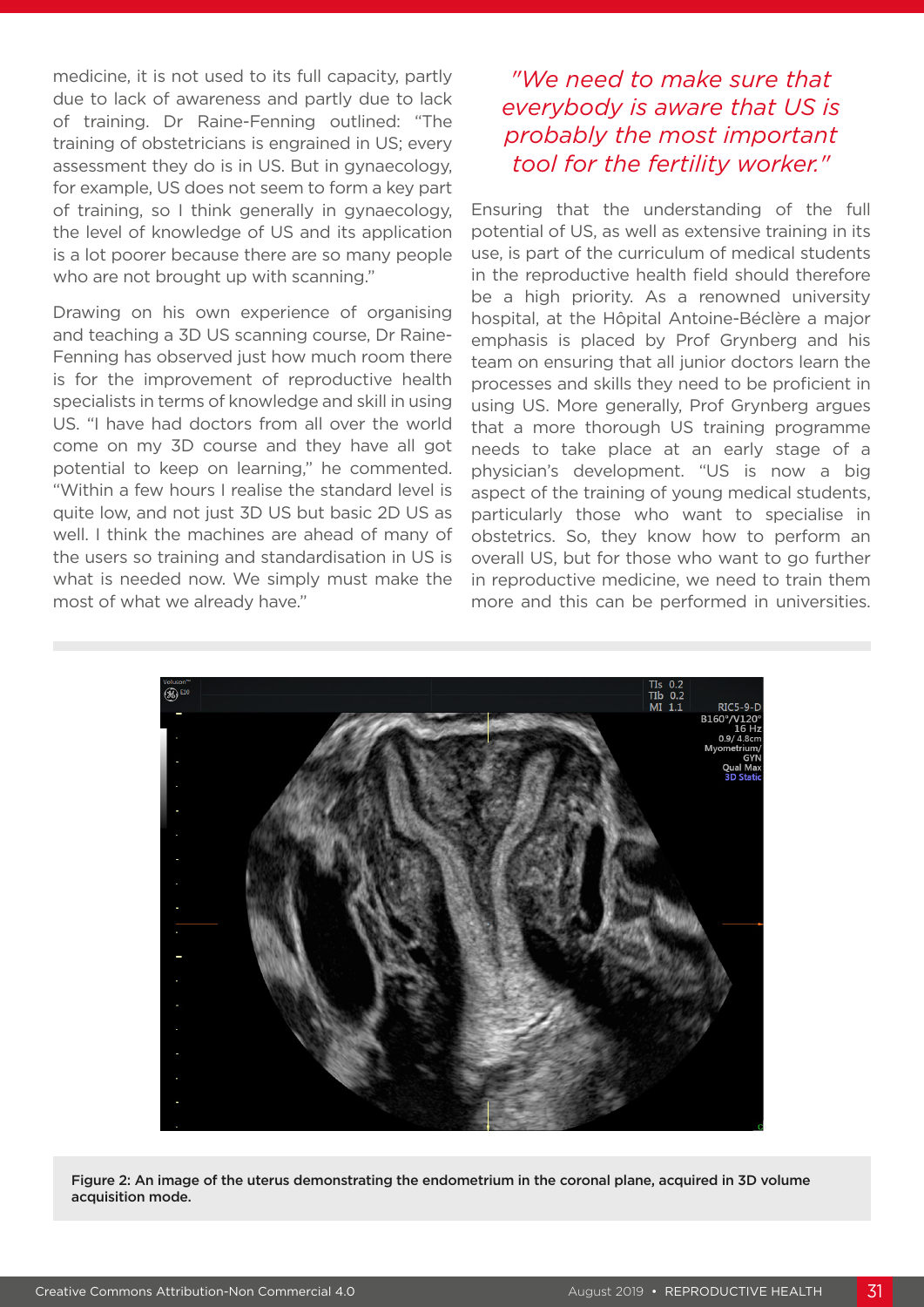We need to make sure that everybody is aware that US is probably the most important tool for the fertility worker," he said.

Dr Raine-Fenning, with his vast experience in training others on US, noted that the key to becoming proficient in US scanning is constant practise. While online videos and simulation are helpful, nothing can replace hands-on experience in his view. That is his advice to physicians in this area: repetition. "I have always said the key to US is to be able to recognise normality, if you know it is not normal, then you can refer to the relevant person if necessary. The more you do it the quicker you will start recognising normality and therefore abnormalities: it is all about pattern recognition," he said.

### **CONCLUSION**

While US has been a staple in reproductive health for several decades, advancements in machine quality and the advent of features such as 3D and automated measurements have enhanced the potential it has to be used across virtually all stages of a patient's cycle during pregnancy or when seeking fertility treatment. In the examples shared in this article, US has revolutionised the clinical work of Dr Raine-Fenning and Prof Grynberg in making diagnoses, discovering underlying pathologies, and predicting and assessing the impact of treatment. Increasing use of US in this area of medicine can not only improve patient outcomes but patient experiences too, with US being more accessible and far less invasive than alternative imaging methods. A greater emphasis on explaining its importance, as well as providing more opportunities for practical training of physicians in all areas of reproductive health, is clearly a major requirement moving forward.

### **Biographies**

### Dr Nicholas Raine-Fenning

### Faculty of Medicine & Health Sciences, University of Nottingham; Clinical/Scientific Director, Nurture Fertility, The Fertility Partnership, Nottingham, UK

Dr Raine-Fenning is an internationally recognised expert in three-dimensional ultrasound and gynaecological imaging, regularly providing lectures and leading plenary sessions and workshops in this area. Among a host of prominent positions, he is a board member and Vice Chair of the Scientific Committee of the International Society for Ultrasound in Obstetrics & Gynaecology (ISUOG). In his clinical role, Dr Raine-Fenning manages women with benign gynaecological pathology and subfertility undergoing IVF treatment.

### Prof Michaël Grynberg

#### Department of Reproductive Medicine and Fertility Preservation,

#### University Hôpital Antoine-Béclère, Clamart, France

Prof Grynberg is considered a pioneer on the topic of female fertility preservation, having undertaken numerous research projects in this area. Other research interests include assessment of ovarian follicular status and the regulation of anti-Müllerian hormone (AMH). His clinical work is based around the diagnosis and treatment of subfertile or infertile couples.